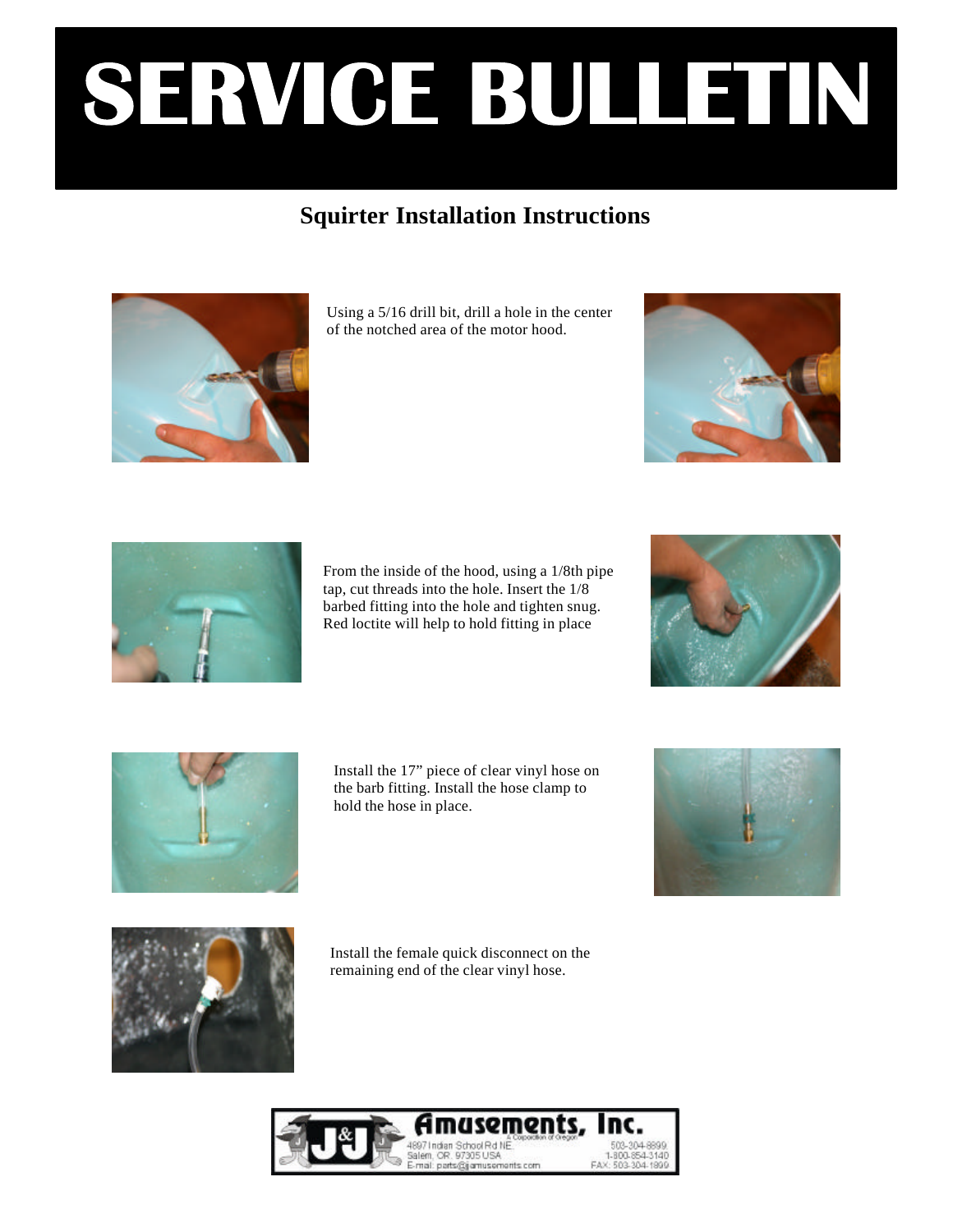#### **Squirter Installation Instructions**



Prepare the squirt pump by installing the 16-18 ring terminal on the red wire. Install the 16-18 female terminal on the black wire as shown on left Install the 90 degree barb fittings as shown on right.





Install the 90 degree barbed fittings in the screen filter. Using the 8/32 x 3/8 machine screws, install the screen filter on the squirt pump bracket. The arrow must be at the top facing the right





Using the 1/4 button head Allen bolts install the squirt pump on the opposite side of the squirt pump from the screen filter. Be sure on both sides of the Allen bolt, use a 1/4 washer as shown on the right.





Tighten the squirt pump to the squirt pump bracket. Rivet the bracket to the motor cover plate then follow the hose diagram on the next page.

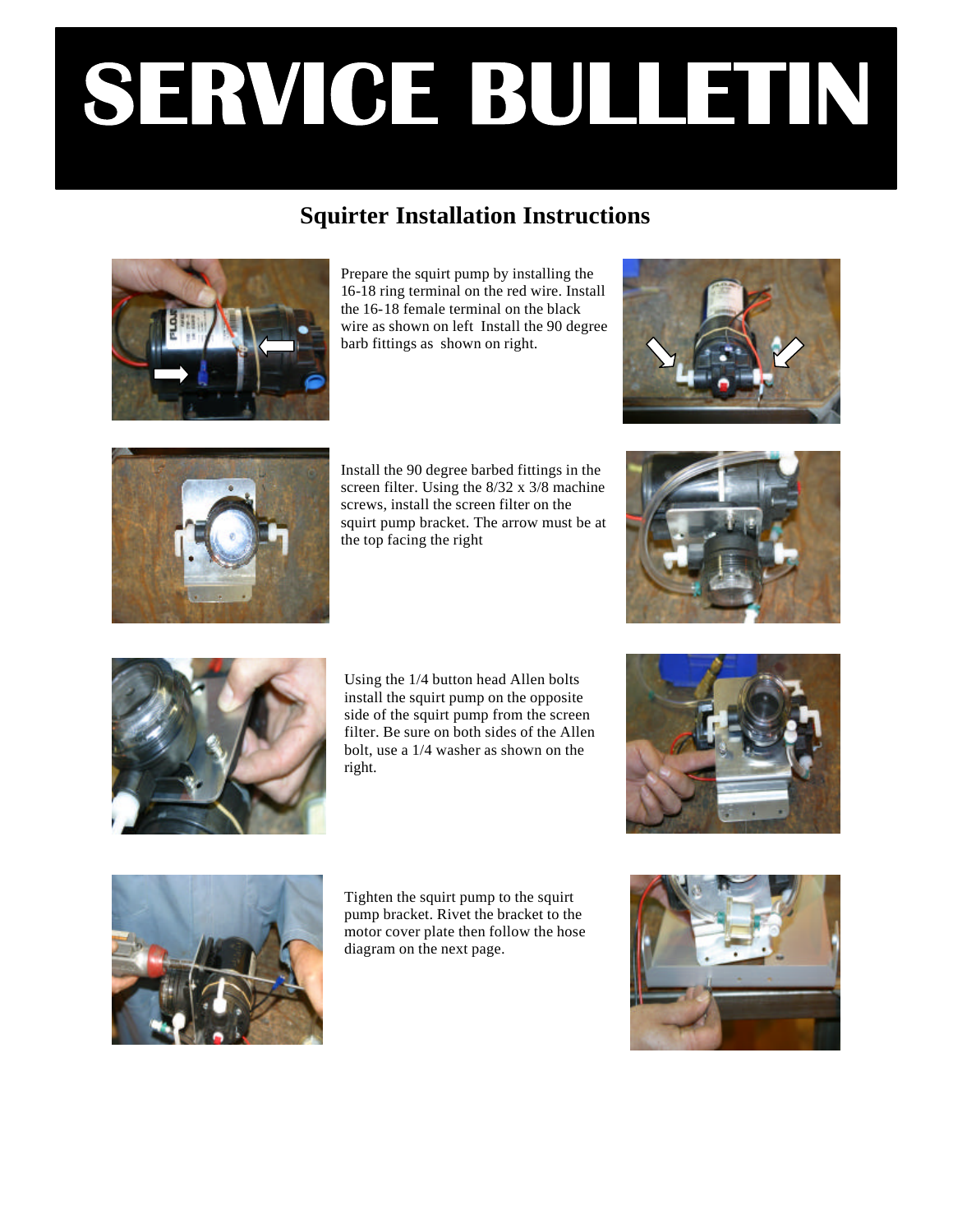#### **Squirter Installation Instructions**



- 1. 12" Hose from squirt pump input to paper filter.
- 2. 4" Hose from screen filter output to paper filter.
- 3. 4" Hose from squirt pump output male quick disconnect goes to motor cover.
- 4. 47" Hose from screen filter input to drive shaft housing shown below.



From the screen filter route the hose through the handle bar plate as shown.





Attach the hose using the clamps included in kit to the anode.